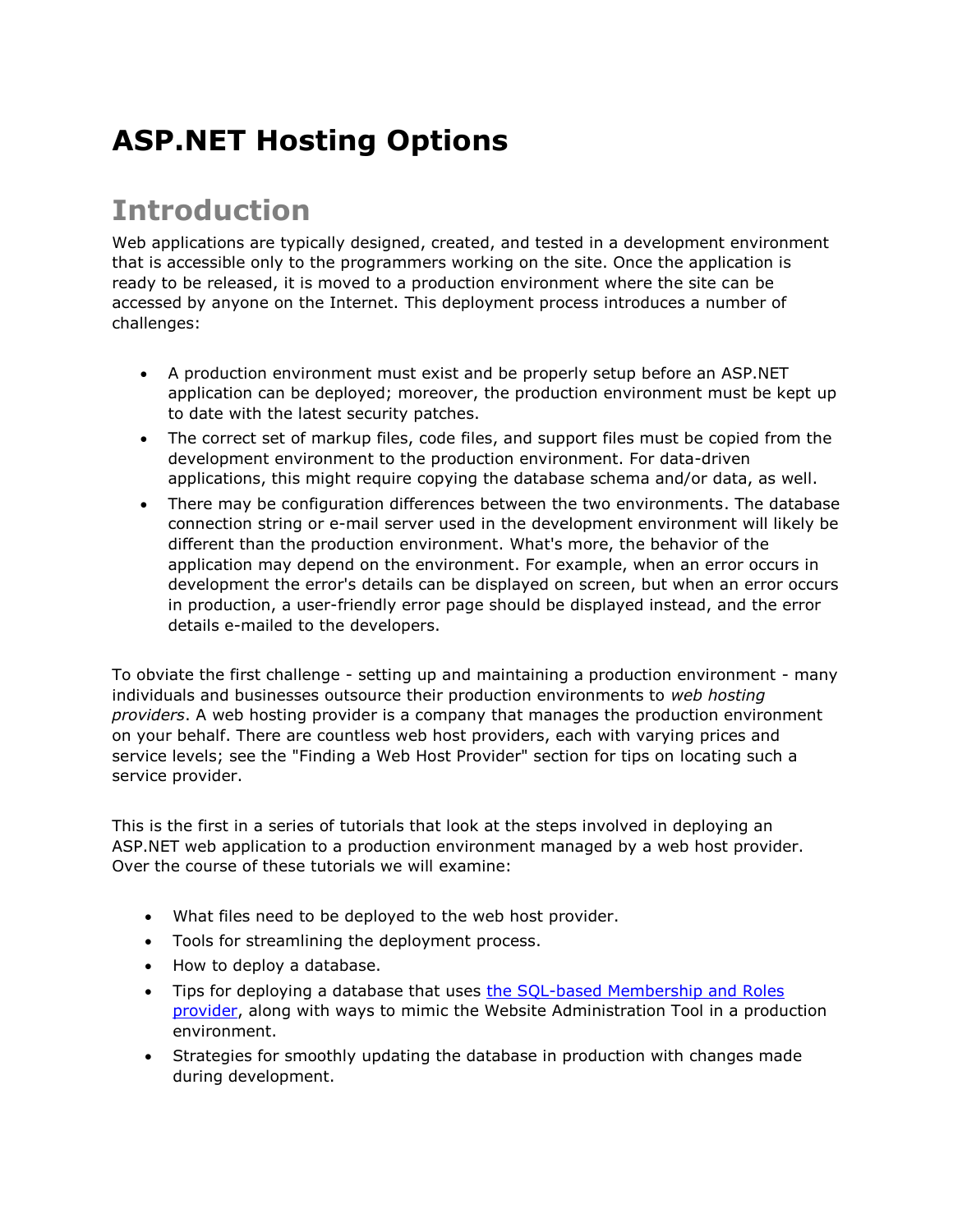Techniques for logging errors that occur on production, and ways to notify developers when an error occurs.

These tutorials are geared to be concise and to provide step-by-step instructions with plenty of screen shots to walk you through the process visually. This inaugural tutorial provides an overview of the ASP.NET deployment process and advice on finding a web hosting provider. Let's get started!

### **An Overview of the ASP.NET Deployment Process**

In a nutshell, deploying an ASP.NET application involves the following three steps:

- 1. Configure the web application, web server, and database in the production environment.
- 2. Synchronize the ASP.NET pages, code files, the assemblies in the Bin folder, and HTML-related support files like CSS and JavaScript files.
- 3. Synchronize the database schema and/or data.

The configuration information for a web application is typically located in the  $Web.config$ file, and includes database connection strings, error handling criteria, URL rewriting rules, and e-mail server information. Oftentimes this information is different for an application in development versus the same application in production. For instance, when developing an application it's best to use a development database so that you're not testing against the production database. As a result, the database connection strings typically differ between development and production applications. Due to these differences, part of deployment involves making changes to the web application's configuration information.

In addition to web application configuration changes, Step 1 also may entail configuration for the web server and database. For example, if an ASP.NET page creates or deletes files from a directory on the web server then the web server needs to be configured to permit these file system modifications. Similarly, there may be permission or authentication settings that need to be made to the database.

Step 2 involves synchronizing the set of essential ASP.NET pages and support files between the development and production environments. The particular set of ASP.NET-related files that need to be synchronized between the two environments depends on the type of project you created in Visual Studio, and is the discussion in the next tutorial, *Determining What Files Need to Be Deployed*. The third and fourth tutorials - *Deploying Your Site Using FTP* and *Deploying Your Site Using Visual Studio* - examine different tools and techniques for syncing these files.

When building data-driven applications there are typically two databases being used: one for development and one on production. During development, the development database's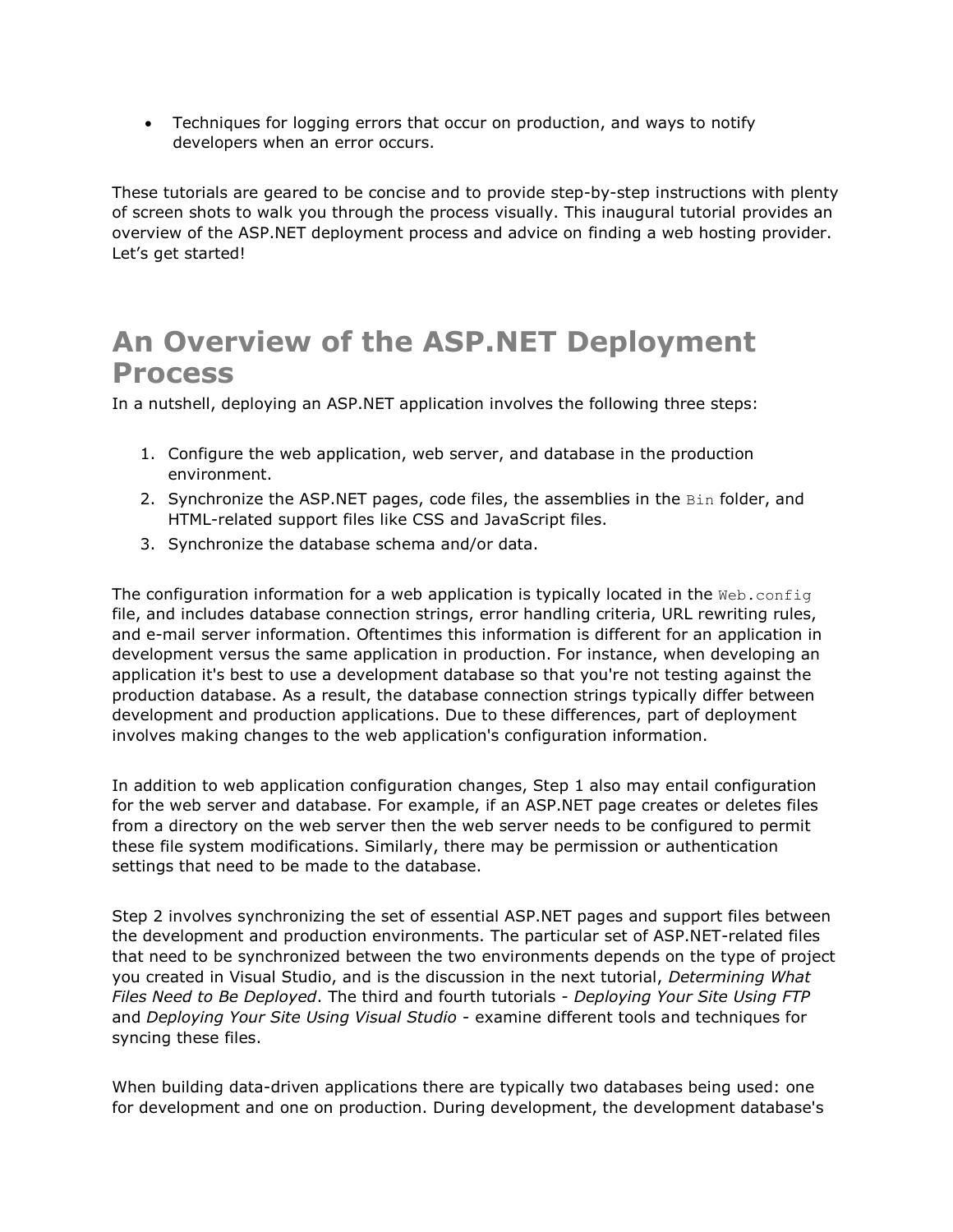schema may be modified to include new tables, columns, stored procedures, and triggers, or may be modified to remove or rename existing database objects. Between the time that these changes are made and the time the application is deployed to production, the development and production databases are out of sync. This asynchrony needs to be fixed during the deployment process. These challenges will be examined in future tutorials.

### **Finding a Web Host Provider**

ASP.NET applications can be deployed to any web server that has the .NET Framework and Internet Information Services (IIS) installed. You could host a site from your personal computer, assuming you had a broadband connection to the Internet and the know how to configure your router to allow incoming web requests. You could also host a site from a computer in an intranet, as many companies do. The focus of these tutorials, however, is hosting your website with a web host provider.

**Note:** [IIS](http://www.iis.net/) is Microsoft's enterprise-grade web server. It ships with the non-Home editions of Windows, such as Windows Server 2008 and certain editions of Windows Vista. You do not need to install IIS to serve ASP.NET applications in a development environment, as Visual Studio includes the ASP.NET Development Web Server. However, the ASP.NET Development Web Server only accepts local connections and therefore cannot be used in a production environment.

Before you can deploy your site to a web host provider you must first decide what company to do business with. There are countless web hosting companies in the marketplace; a search for "web hosting company" returns more than five million results. How do you find the one that's right for you? Your favorite search engine is a good starting place, as are websites like [TopHosts](http://www.tophosts.com/) and [HostCritique,](http://www.hostcritique.net/) which compare and contrast various hosting services. I also advise asking your colleagues and coworkers for any recommendations; you can also ask for recommendations at the [Hosting Open Forum](http://forums.asp.net/158.aspx) here at the [ASP.NET Forums.](http://forums.asp.net/)

Web hosting companies typically offer shared hosting plans and dedicated hosting plans. With shared hosting a single web server hosts dozens if not hundreds of different websites. With dedicated hosting you lease a computer from the company that serves your site and your site alone. A shared hosting plan might include support for ASP.NET pages, the ability to work with Microsoft Access databases, 5 GB of disk space, and 100 GB of monthly bandwidth traffic for \$9.95 per month. Another shared hosting plan might include support for ASP.NET pages, access to the Microsoft SQL Server 2008 database server, 10 GB of disk space and 250 GB of monthly bandwidth traffic for \$19.95 per month. Dedicated hosting plans are usually much more expensive, costing several hundred dollars per month, but offer better performance and more control than shared hosting options. What plan you choose depends on your budget, how much traffic your website receives, and the features you anticipate you'll need.

Two important considerations when choosing a web host provider are customer service and quality of service. If you have a question or a configuration problem, how long does it take from submitting your problem to the web host's helpdesk until you get a response? How